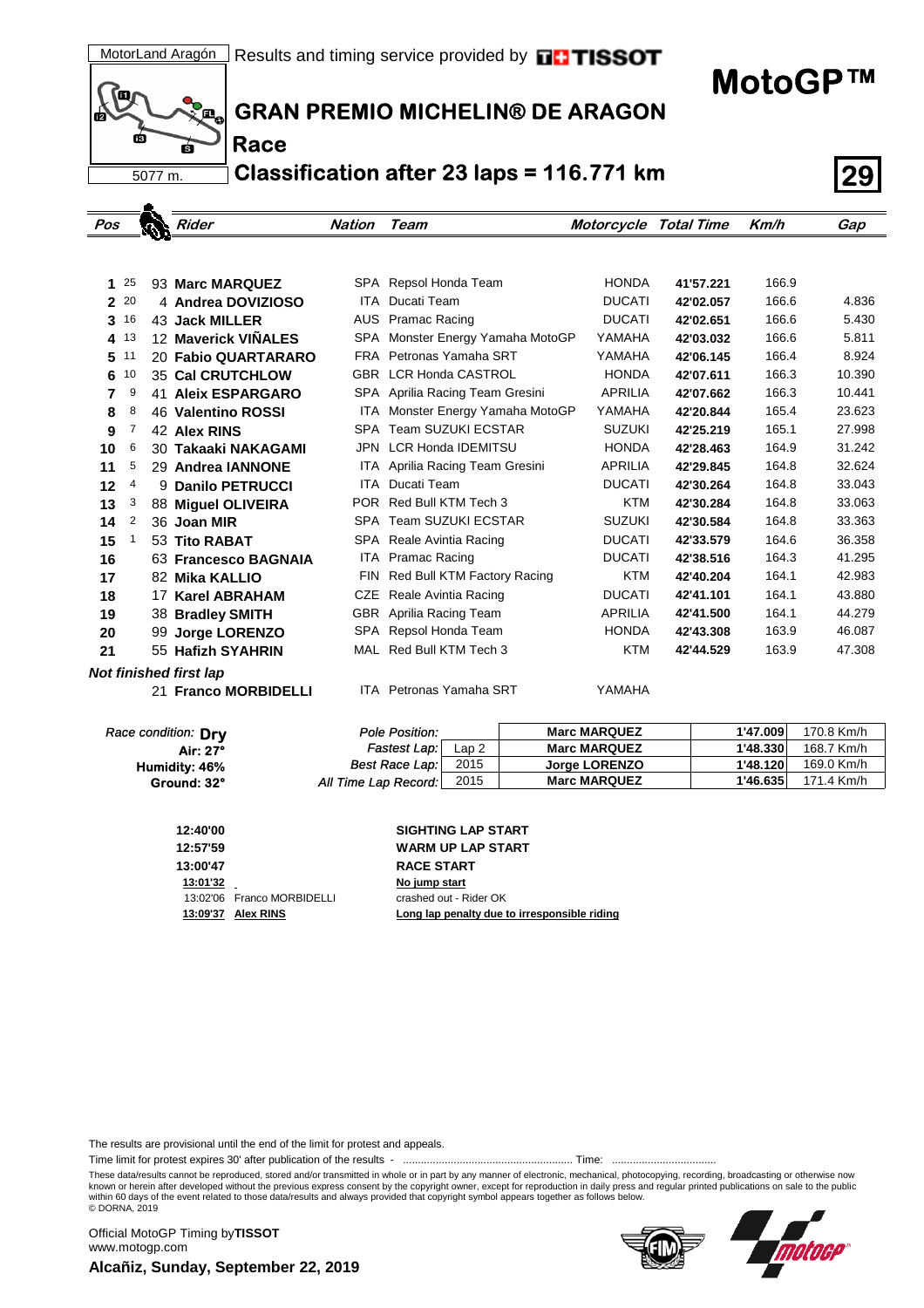**Moto2™**



**Race**

**GRAN PREMIO MICHELIN® DE ARAGON**

**Classification after 21 laps = 106.617 km 29**

| Pos                   |              |  | Rider                        | <b>Nation</b> | Team                             | <b>Motorcycle Total Time</b> |           | Km/h  | Gap      |
|-----------------------|--------------|--|------------------------------|---------------|----------------------------------|------------------------------|-----------|-------|----------|
|                       |              |  |                              |               |                                  |                              |           |       |          |
|                       |              |  |                              |               |                                  |                              |           |       |          |
| 1                     | 25           |  | 41 Brad BINDER               |               | RSA Red Bull KTM Ajo             | KTM                          | 39'45.177 | 160.9 |          |
|                       | 2 20         |  | 9 Jorge NAVARRO              |               | SPA HDR Heidrun Speed Up         | <b>SPEED UP</b>              | 39'45.964 | 160.8 | 0.787    |
| 3                     | 16           |  | <b>73 Alex MARQUEZ</b>       |               | SPA EG 0,0 Marc VDS              | <b>KALEX</b>                 | 39'48.053 | 160.7 | 2.876    |
| 4                     | 13           |  | 10 Luca MARINI               | ITA           | SKY Racing Team VR46             | <b>KALEX</b>                 | 39'50.564 | 160.5 | 5.387    |
| 5                     | 11           |  | 22 Sam LOWES                 | GBR           | Federal Oil Gresini Moto2        | <b>KALEX</b>                 | 39'50.778 | 160.5 | 5.601    |
| 6                     | 10           |  | 12 Thomas LUTHI              | SWI           | Dynavolt Intact GP               | <b>KALEX</b>                 | 39'54.872 | 160.2 | 9.695    |
| 7                     | 9            |  | 27 Iker LECUONA              |               | SPA American Racing KTM          | KTM                          | 39'56.827 | 160.1 | 11.650   |
| 8                     | 8            |  | 7 Lorenzo BALDASSARRI        | ITA           | FLEXBOX HP 40                    | <b>KALEX</b>                 | 39'57.723 | 160.0 | 12.546   |
| 9                     | 7            |  | 88 Jorge MARTIN              |               | SPA Red Bull KTM Ajo             | <b>KTM</b>                   | 39'59.952 | 159.9 | 14.775   |
| 10                    | 6            |  | 97 Xavi VIERGE               | SPA           | EG 0.0 Marc VDS                  | <b>KALEX</b>                 | 40'00.570 | 159.8 | 15.393   |
| 11                    | 5            |  | 21 Fabio DI GIANNANTONIO     |               | ITA HDR Heidrun Speed Up         | <b>SPEED UP</b>              | 40'00.672 | 159.8 | 15.495   |
| 12                    | 4            |  | 11 Nicolo BULEGA             | ITA.          | SKY Racing Team VR46             | <b>KALEX</b>                 | 40'00.802 | 159.8 | 15.625   |
| 13                    | 3            |  | 87 Remy GARDNER              | AUS.          | <b>ONEXOX TKKR SAG Team</b>      | <b>KALEX</b>                 | 40'01.036 | 159.8 | 15.859   |
| 14                    | 2            |  | 62 Stefano MANZI             | ITA.          | MV Agusta Temporary Forward      | <b>MV AGUSTA</b>             | 40'07.015 | 159.4 | 21.838   |
| 15                    | $\mathbf{1}$ |  | 72 Marco BEZZECCHI           | ITA.          | Red Bull KTM Tech 3              | KTM                          | 40'07.036 | 159.4 | 21.859   |
| 16                    |              |  | 35 Somkiat CHANTRA           |               | THA IDEMITSU Honda Team Asia     | <b>KALEX</b>                 | 40'07.836 | 159.4 | 22.659   |
| 17                    |              |  | 5 Andrea LOCATELLI           |               | <b>ITA</b> Italtrans Racing Team | <b>KALEX</b>                 | 40'11.074 | 159.1 | 25.897   |
| 18                    |              |  | 64 Bo BENDSNEYDER            |               | NED NTS RW Racing GP             | <b>NTS</b>                   | 40'13.786 | 159.0 | 28.609   |
| 19                    |              |  | <b>77 Dominique AEGERTER</b> | SWI           | MV Agusta Temporary Forward      | MV AGUSTA                    | 40'14.120 | 158.9 | 28.943   |
| 20                    |              |  | 2 Jesko RAFFIN               | SWI           | Dynavolt Intact GP               | <b>KALEX</b>                 | 40'13.856 | 159.0 | 28.679   |
| 21                    |              |  | 24 Simone CORSI              |               | ITA NTS RW Racing GP             | <b>NTS</b>                   | 40'22.703 | 158.4 | 37.526   |
| 22                    |              |  | <b>40 Augusto FERNANDEZ</b>  |               | SPA FLEXBOX HP 40                | <b>KALEX</b>                 | 40'26.227 | 158.1 | 41.050   |
| 23                    |              |  | 96 Jake DIXON                | GBR           | Gaviota Angel Nieto Team         | <b>KTM</b>                   | 40'27.821 | 158.0 | 42.644   |
| 24                    |              |  | 33 Enea BASTIANINI           | ITA           | Italtrans Racing Team            | <b>KALEX</b>                 | 40'31.119 | 157.8 | 45.942   |
| 25                    |              |  | <b>3 Lukas TULOVIC</b>       | GER           | Kiefer Racing                    | KTM                          | 40'35.857 | 157.5 | 50.680   |
| 26                    |              |  | 65 Philipp OETTL             | GER           | Red Bull KTM Tech 3              | KTM                          | 40'37.544 | 157.4 | 52.367   |
| 27                    |              |  | <b>18 Xavi CARDELUS</b>      | AND           | Gaviota Angel Nieto Team         | <b>KTM</b>                   | 40'54.291 | 156.3 | 1'09.114 |
| 28                    |              |  | 6 Gabriele RUIU              | ITA.          | Tasca Racing Scuderia Moto2      | <b>KALEX</b>                 | 41'01.418 | 155.9 | 1'16.241 |
| 29                    |              |  | 31 Gerry SALIM               |               | INA IDEMITSU Honda Team Asia     | <b>KALEX</b>                 | 41'01.558 | 155.9 | 1'16.381 |
| 30                    |              |  | 16 Joe ROBERTS               |               | USA American Racing KTM          | <b>KTM</b>                   | 41'03.997 | 155.7 | 1'18.820 |
| <b>Not classified</b> |              |  |                              |               |                                  |                              |           |       |          |
|                       |              |  | <b>45 Tetsuta NAGASHIMA</b>  |               | JPN ONEXOX TKKR SAG Team         | <b>KALEX</b>                 | 11'28.807 | 159.2 | 15 laps  |
|                       |              |  |                              |               |                                  |                              |           |       |          |

The results are provisional until the end of the limit for protest and appeals.

Time limit for protest expires 30' after publication of the results - ......................................................... Time: ...................................

These data/results cannot be reproduced, stored and/or transmitted in whole or in part by any manner of electronic, mechanical, photocopying, recording, broadcasting or otherwise now<br>known or herein after developed without within 60 days of the event related to those data/results and always provided that copyright symbol appears together as follows below. © DORNA, 2019

**Alcañiz, Sunday, September 22, 2019** Page 1 of 2 Official MotoGP Timing by **TISSOT**www.motogp.com





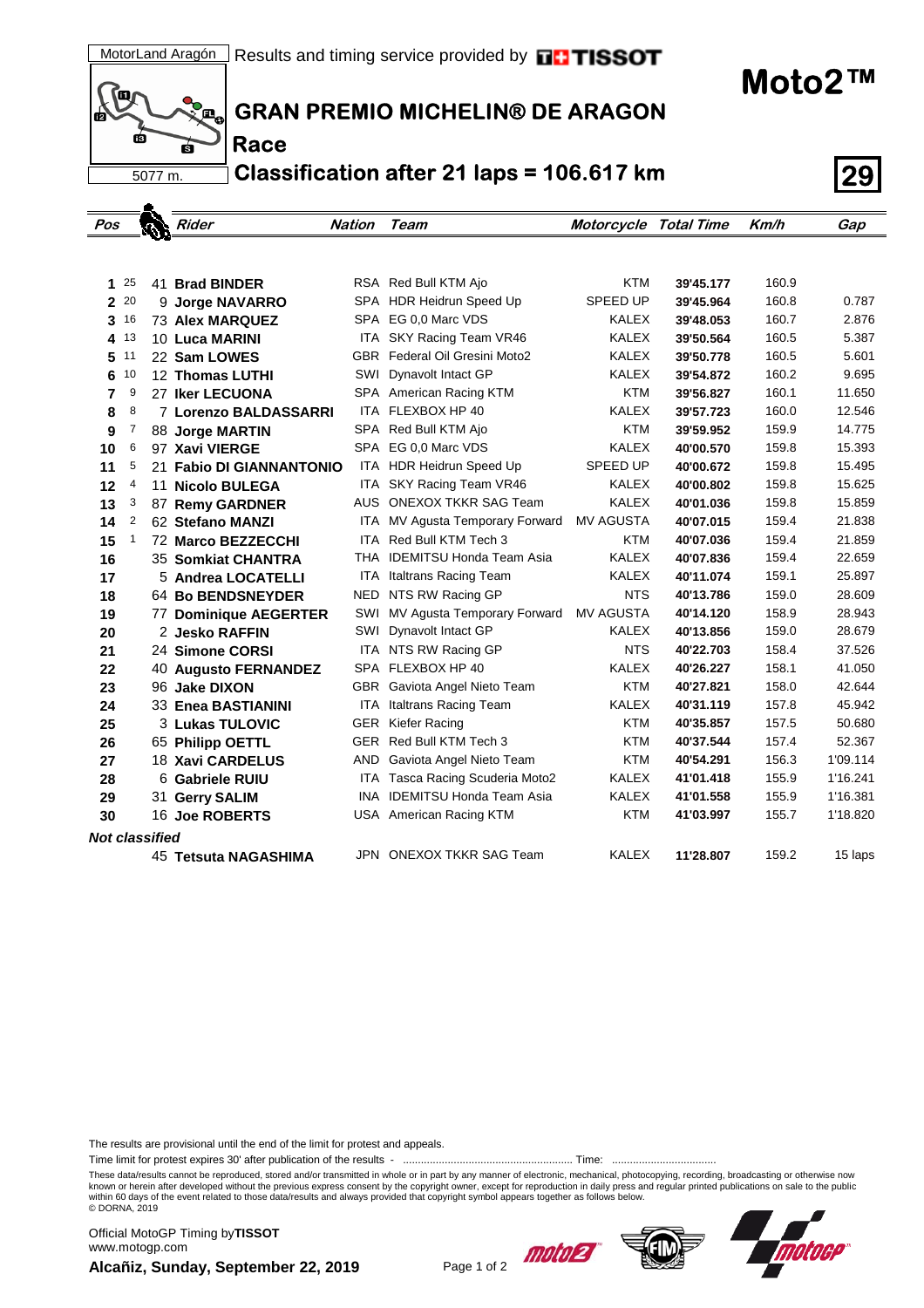**Moto2™**



**Race**

**GRAN PREMIO MICHELIN® DE ARAGON**

**Classification after 21 laps = 106.617 km 29**

| Rider<br>Pos        | Nation                     | Team                             | Motorcycle Total Time | Km/h     | Gap        |
|---------------------|----------------------------|----------------------------------|-----------------------|----------|------------|
|                     |                            |                                  |                       |          |            |
|                     |                            |                                  |                       |          |            |
| Race condition: Dry |                            | Pole Position:                   | <b>Alex MARQUEZ</b>   | 1'52.225 | 162.8 Km/h |
| Air: 26°            |                            | Fastest Lap:<br>Lap <sub>3</sub> | <b>Jorge NAVARRO</b>  | 1'52.925 | 161.8 Km/h |
| Humidity: 49%       |                            | Best Race Lap:<br>2015           | <b>Alex RINS</b>      | 1'52.767 | 162.1 Km/h |
| Ground: 34°         | All Time Lap Record:       | 2019                             | <b>Alex MARQUEZ</b>   | 1'52.225 | 162.8 Km/h |
|                     |                            |                                  |                       |          |            |
|                     |                            |                                  |                       |          |            |
| 14:24'18            |                            | <b>WARM UP LAP START</b>         |                       |          |            |
| 14:31'03            |                            | <b>RACE START</b>                |                       |          |            |
|                     | 14:32'06 Augusto FERNANDEZ | crashed out - Rider OK           |                       |          |            |
| 14:32'10            |                            | No jump start                    |                       |          |            |
| 14:32'32            | Augusto FERNANDEZ          | re-joined race                   |                       |          |            |
| 14:43'35            | Tetsuta NAGASHIMA          | crashed out - Rider OK           |                       |          |            |
| 14:43'43            | Joe ROBERTS                | crashed out - Rider OK           |                       |          |            |
| 14:44'16            | Joe ROBERTS                | re-joined race                   |                       |          |            |
| 14:49'02            | <b>Lukas TULOVIC</b>       | <b>Track limits warning</b>      |                       |          |            |
| 14:52'07            | Xavi CARDELUS              | <b>Track limits warning</b>      |                       |          |            |
| 14:57'49            | <b>Dominique AEGERTER</b>  | <b>Track limits warning</b>      |                       |          |            |
| 15:02'26            | Jorge MARTIN               | <b>Track limits warning</b>      |                       |          |            |
| 15:03'58            | <b>Remy GARDNER</b>        | <b>Track limits warning</b>      |                       |          |            |

**15:14'07 Jesko RAFFIN 1 postion penalty due to exceeding track limit on the last lap**

The results are provisional until the end of the limit for protest and appeals.

Time limit for protest expires 30' after publication of the results - ......................................................... Time: ...................................

These data/results cannot be reproduced, stored and/or transmitted in whole or in part by any manner of electronic, mechanical, photocopying, recording, broadcasting or otherwise now<br>known or herein after developed without within 60 days of the event related to those data/results and always provided that copyright symbol appears together as follows below. © DORNA, 2019

**Alcañiz, Sunday, September 22, 2019** Page 2 of 2 Official MotoGP Timing by **TISSOT**www.motogp.com





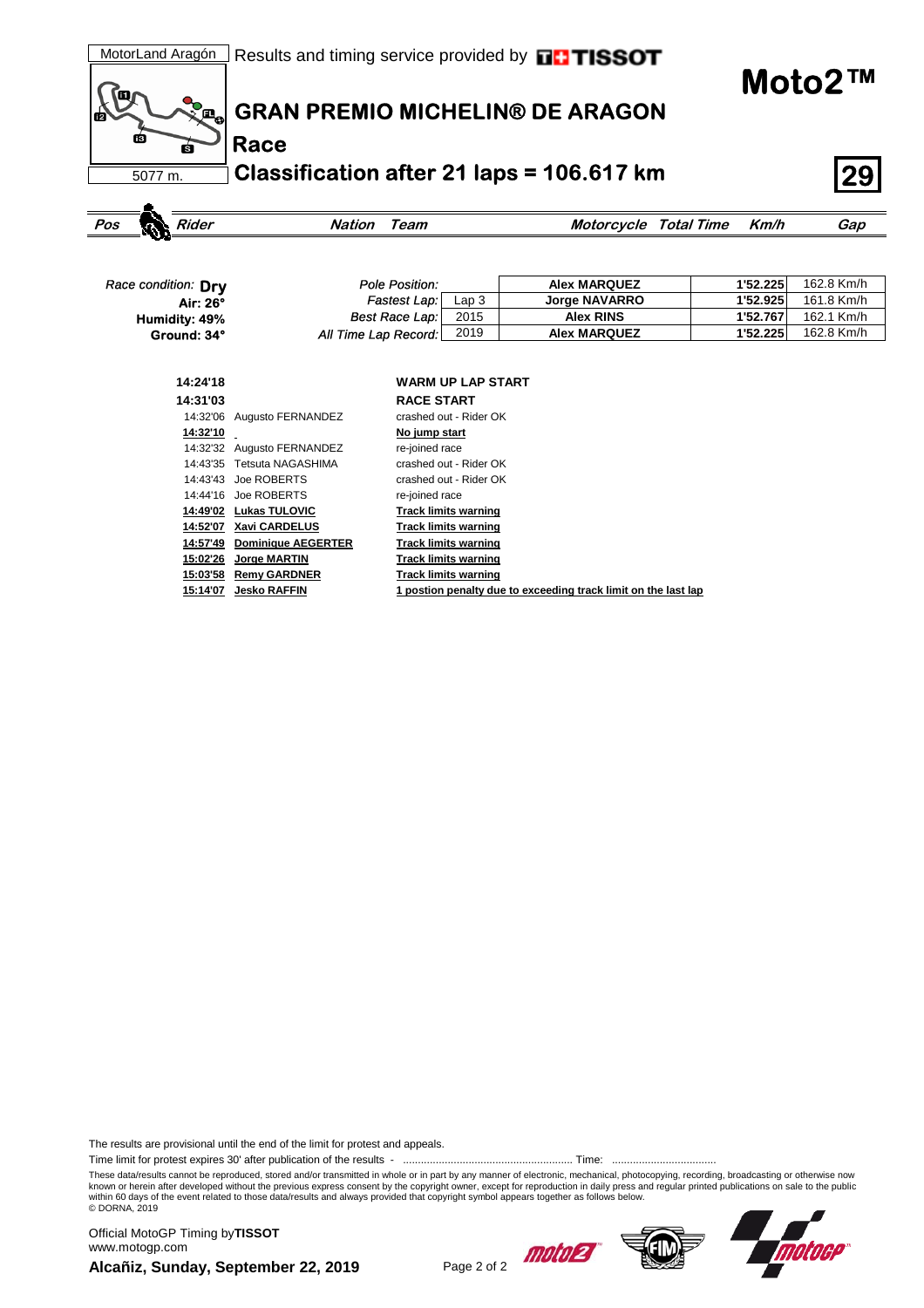(Q m пá 5077 m.

**Race**

**GRAN PREMIO MICHELIN® DE ARAGON**

**Classification after 19 laps = 96.463 km 29**

| Pos                   |    |   | Rider                         | <b>Nation</b> | Team                                | <b>Motorcycle Total Time</b> |           | Km/h  | Gap      |  |  |
|-----------------------|----|---|-------------------------------|---------------|-------------------------------------|------------------------------|-----------|-------|----------|--|--|
|                       |    |   |                               |               |                                     |                              |           |       |          |  |  |
|                       |    |   |                               |               |                                     |                              |           |       |          |  |  |
| 1                     | 25 |   | <b>44 Aron CANET</b>          | SPA           | Sterilgarda Max Racing Team         | <b>KTM</b>                   | 38'01.916 | 152.1 |          |  |  |
| $\overline{2}$        | 20 |   | 79 Ai OGURA                   |               | JPN Honda Team Asia                 | <b>HONDA</b>                 | 38'06.497 | 151.8 | 4.581    |  |  |
| 3                     | 16 |   | <b>7 Dennis FOGGIA</b>        |               | ITA SKY Racing Team VR46            | <b>KTM</b>                   | 38'06.579 | 151.8 | 4.663    |  |  |
| 4                     | 13 |   | 17 John MCPHEE                |               | GBR Petronas Sprinta Racing         | <b>HONDA</b>                 | 38'06.645 | 151.8 | 4.729    |  |  |
| 5                     | 11 |   | 21 Alonso LOPEZ               |               | SPA Estrella Galicia 0,0            | <b>HONDA</b>                 | 38'06.758 | 151.8 | 4.842    |  |  |
| 6                     | 10 |   | 24 Tatsuki SUZUKI             | JPN           | SIC58 Squadra Corse                 | <b>HONDA</b>                 | 38'06.863 | 151.8 | 4.947    |  |  |
| 7                     | 9  |   | 11 Sergio GARCIA              |               | SPA Estrella Galicia 0,0            | <b>HONDA</b>                 | 38'07.001 | 151.8 | 5.085    |  |  |
| 8                     | 8  |   | <b>75 Albert ARENAS</b>       | SPA           | Gaviota Angel Nieto Team            | <b>KTM</b>                   | 38'07.399 | 151.8 | 5.483    |  |  |
| 9                     | 7  |   | 19 Gabriel RODRIGO            | ARG           | Kömmerling Gresini Moto3            | <b>HONDA</b>                 | 38'07.689 | 151.7 | 5.773    |  |  |
| 10                    | 6  |   | 14 Tony ARBOLINO              | ITA           | <b>VNE Snipers</b>                  | <b>HONDA</b>                 | 38'10.728 | 151.5 | 8.812    |  |  |
| 11                    | 5  |   | <b>48 Lorenzo DALLA PORTA</b> | ITA           | <b>Leopard Racing</b>               | <b>HONDA</b>                 | 38'10.495 | 151.6 | 8.579    |  |  |
| 12                    | 4  |   | 99 Carlos TATAY               |               | SPA Fundacion Andreas Perez 77      | <b>KTM</b>                   | 38'10.816 | 151.5 | 8.900    |  |  |
| 13                    | 3  |   | 71 Ayumu SASAKI               | JPN           | Petronas Sprinta Racing             | <b>HONDA</b>                 | 38'10.821 | 151.5 | 8.905    |  |  |
| 14                    | 2  |   | 13 Celestino VIETTI           | ITA           | SKY Racing Team VR46                | <b>KTM</b>                   | 38'10.886 | 151.5 | 8.970    |  |  |
| 15                    | 1  |   | 84 Jakub KORNFEIL             |               | CZE Redox PruestelGP                | <b>KTM</b>                   | 38'11.113 | 151.5 | 9.197    |  |  |
| 16                    |    |   | 16 Andrea MIGNO               |               | ITA WWR                             | <b>KTM</b>                   | 38'15.371 | 151.2 | 13.455   |  |  |
| 17                    |    |   | 40 Darryn BINDER              |               | RSA CIP Green Power                 | <b>KTM</b>                   | 38'15.467 | 151.2 | 13.551   |  |  |
| 18                    |    |   | 12 Filip SALAC                |               | CZE Redox PruestelGP                | <b>KTM</b>                   | 38'15.477 | 151.2 | 13.561   |  |  |
| 19                    |    |   | 67 Gerard RIU MALE            |               | SPA Baiko Racing Team               | <b>KTM</b>                   | 38'15.706 | 151.2 | 13.790   |  |  |
| 20                    |    |   | 10 Julian Jose GARCIA         |               | SPA VNE Snipers                     | <b>HONDA</b>                 | 38'15.807 | 151.2 | 13.891   |  |  |
| 21                    |    |   | <b>25 Raul FERNANDEZ</b>      | SPA           | Gaviota Angel Nieto Team            | <b>KTM</b>                   | 38'16.113 | 151.2 | 14.197   |  |  |
| 22                    |    |   | 32 Davide PIZZOLI             |               | ITA SIC58 Squadra Corse             | <b>HONDA</b>                 | 38'18.502 | 151.0 | 16.586   |  |  |
| 23                    |    |   | 82 Stefano NEPA               |               | <b>ITA</b> Reale Avintia Arizona 77 | <b>KTM</b>                   | 38'22.254 | 150.8 | 20.338   |  |  |
| 24                    |    |   | 53 Deniz ONCU                 |               | TUR Red Bull KTM Ajo                | <b>KTM</b>                   | 38'22.786 | 150.8 | 20.870   |  |  |
| 25                    |    |   | 22 Kazuki MASAKI              |               | JPN BOE Skull Rider Mugen Race      | <b>KTM</b>                   | 38'36.051 | 149.9 | 34.135   |  |  |
| 26                    |    |   | 54 Riccardo ROSSI             |               | ITA Kömmerling Gresini Moto3        | <b>HONDA</b>                 | 38'44.999 | 149.3 | 43.083   |  |  |
| 27                    |    |   | 69 Tom BOOTH-AMOS             |               | <b>GBR</b> CIP Green Power          | <b>KTM</b>                   | 39'08.687 | 147.8 | 1'06.771 |  |  |
|                       |    |   | <b>Finished through pits</b>  |               |                                     |                              |           |       |          |  |  |
|                       |    |   | <b>76 Makar YURCHENKO</b>     |               | KAZ BOE Skull Rider Mugen Race      | <b>KTM</b>                   | 38'31.424 | 150.2 | 29.508   |  |  |
| <b>Not classified</b> |    |   |                               |               |                                     |                              |           |       |          |  |  |
|                       |    |   | <b>42 Marcos RAMIREZ</b>      |               | SPA Leopard Racing                  | <b>HONDA</b>                 | 10'04.321 | 151.2 | 14 laps  |  |  |
|                       |    | 5 | Jaume MASIA                   |               | SPA WWR                             | <b>KTM</b>                   | 2'04.163  | 147.2 | 18 laps  |  |  |

The results are provisional until the end of the limit for protest and appeals.

Time limit for protest expires 30' after publication of the results - ......................................................... Time: ...................................

These data/results cannot be reproduced, stored and/or transmitted in whole or in part by any manner of electronic, mechanical, photocopying, recording, broadcasting or otherwise now<br>known or herein after developed without within 60 days of the event related to those data/results and always provided that copyright symbol appears together as follows below. © DORNA, 2019

**Alcañiz, Sunday, September 22, 2019** Page 1 of 2 Official MotoGP Timing by **TISSOT**www.motogp.com





**Moto3™**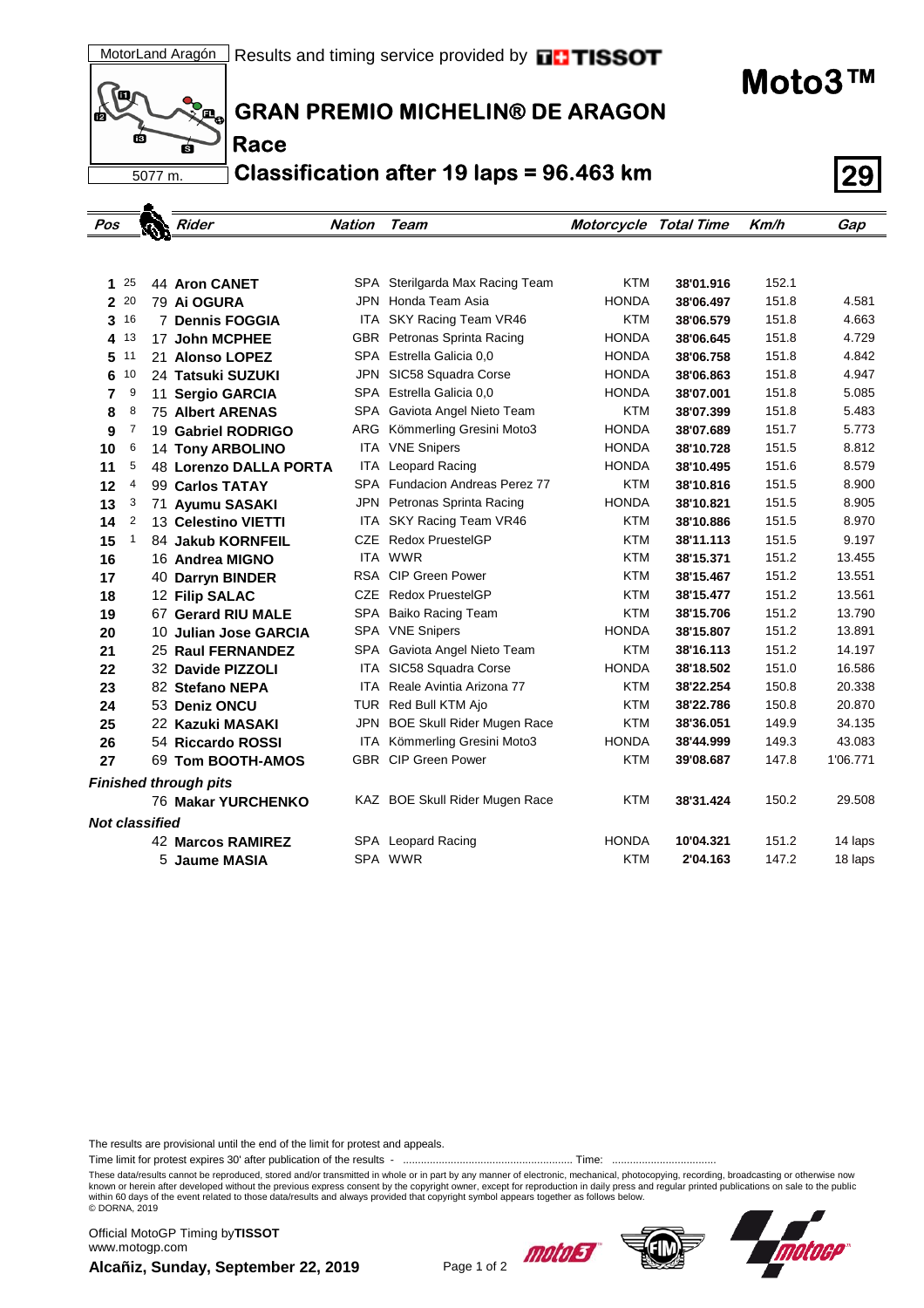**Moto3™**



**Race**

**GRAN PREMIO MICHELIN® DE ARAGON**

**Classification after 19 laps = 96.463 km 29**

| Rider<br>Pos        | <b>Nation</b><br>Team      |                             | <b>Motorcycle Total Time</b>                                   | Km/h     | Gap        |
|---------------------|----------------------------|-----------------------------|----------------------------------------------------------------|----------|------------|
|                     |                            |                             |                                                                |          |            |
|                     |                            |                             |                                                                |          |            |
| Race condition: Dry | <b>Pole Position:</b>      |                             | <b>Aron CANET</b>                                              | 1'58.197 | 154.6 Km/h |
| Air: 27°            | Fastest Lap:               | Lap <sub>4</sub>            | Darryn BINDER                                                  | 1'59.057 | 153.5 Km/h |
| Humidity: 42%       | Best Race Lap:             | 2017                        | <b>Fabio DI GIANNANTONIO</b>                                   | 1'58.347 | 154.4 Km/h |
| Ground: 31°         | All Time Lap Record:       | 2018                        | <b>Jorge MARTIN</b>                                            | 1'57.066 | 156.1 Km/h |
|                     |                            |                             |                                                                |          |            |
|                     |                            |                             |                                                                |          |            |
| 11:05'00            |                            | <b>SIGHTING LAP START</b>   |                                                                |          |            |
| 11:18'14            |                            | <b>WARM UP LAP START</b>    |                                                                |          |            |
| 11:21'10            |                            | <b>RACE START</b>           |                                                                |          |            |
| 11:22'32            |                            | No jump start               |                                                                |          |            |
| 11:24'58            | Jaume MASIA                | crashed out - Rider OK      |                                                                |          |            |
| 11:32'00            | Marcos RAMIREZ             | crashed out - Rider OK      |                                                                |          |            |
| 11:38'44            | <b>Sergio GARCIA</b>       | <b>Track limits warning</b> |                                                                |          |            |
| 11:38'51            | <b>Riccardo ROSSI</b>      | <b>Track limits warning</b> |                                                                |          |            |
| 11:40'31            | <b>Aron CANET</b>          | <b>Track limits warning</b> |                                                                |          |            |
| 11:40'42            | <b>Deniz ONCU</b>          | <b>Track limits warning</b> |                                                                |          |            |
| 11:41'02            | <b>Riccardo ROSSI</b>      |                             | Long lap penalty due to exceeding track limit                  |          |            |
| 11:45'56            | <b>Andrea MIGNO</b>        | <b>Track limits warning</b> |                                                                |          |            |
| 11:46'25            | <b>Filip SALAC</b>         | <b>Track limits warning</b> |                                                                |          |            |
| 11:49'32            | <b>Albert ARENAS</b>       | <b>Track limits warning</b> |                                                                |          |            |
| 11:52'20            | Tom BOOTH-AMOS             | <b>Track limits warning</b> |                                                                |          |            |
| 11:59'45            | <b>Makar YURCHENKO</b>     | entered pits                |                                                                |          |            |
| 12:01'19            | <b>Lorenzo DALLA PORTA</b> |                             | 1 postion penalty due to exceeding track limit on the last lap |          |            |

The results are provisional until the end of the limit for protest and appeals.

Time limit for protest expires 30' after publication of the results - ......................................................... Time: ...................................

These data/results cannot be reproduced, stored and/or transmitted in whole or in part by any manner of electronic, mechanical, photocopying, recording, broadcasting or otherwise now<br>known or herein after developed without within 60 days of the event related to those data/results and always provided that copyright symbol appears together as follows below. © DORNA, 2019

Alcañiz, Sunday, September 22, 2019<br>Page 2 of 2 Official MotoGP Timing by **TISSOT**www.motogp.com



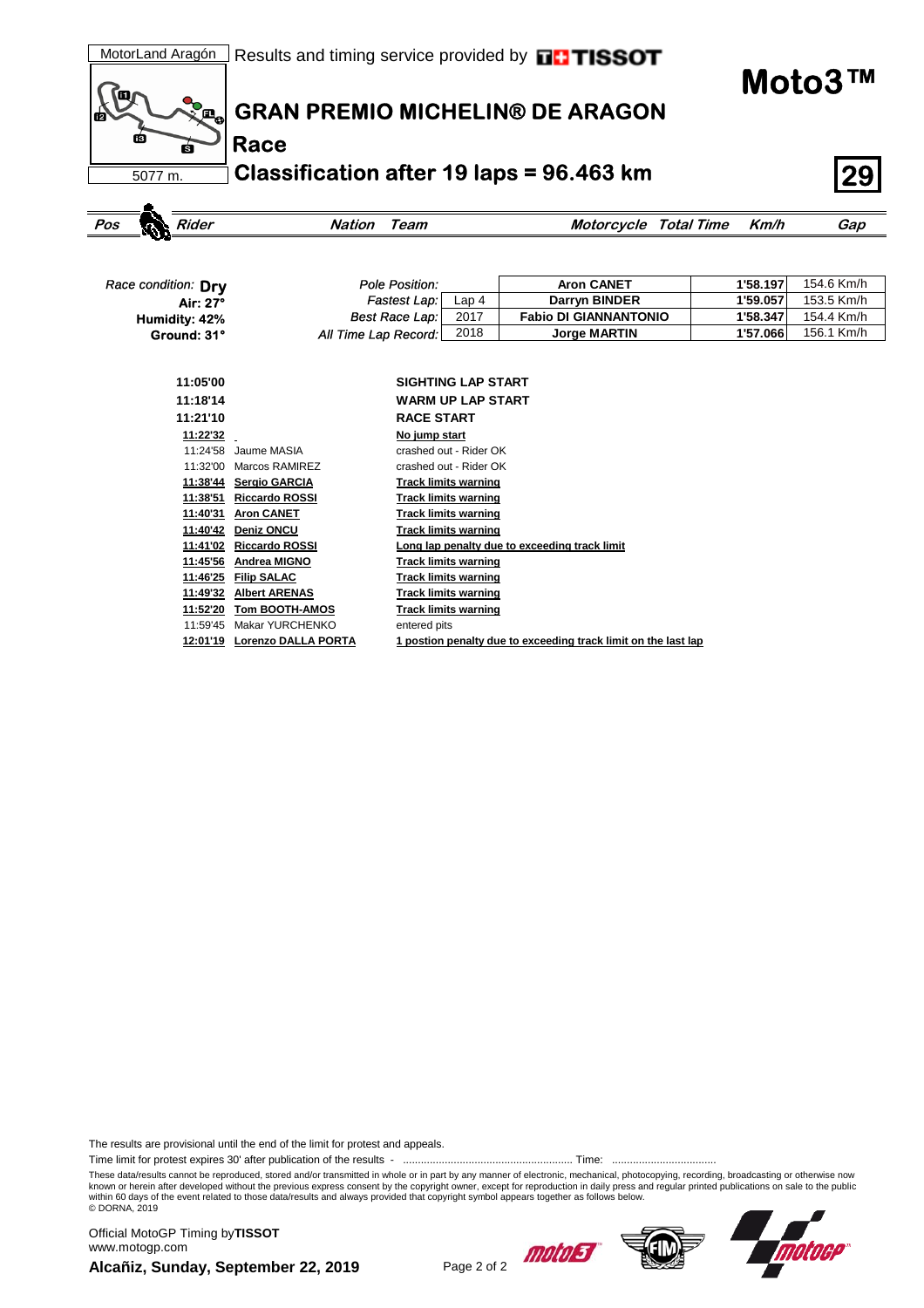**RookiesCup**



 $\blacktriangle$ 

**GRAN PREMIO MICHELIN® DE ARAGON**

**Race Nr. 1**

**Classification after 15 laps = 76.155 km**

| Pos                   |                    | Rider                         | Nation | Team                            | <b>Motorcycle Total Time</b> |           | Km/h  | Gap      |
|-----------------------|--------------------|-------------------------------|--------|---------------------------------|------------------------------|-----------|-------|----------|
|                       |                    |                               |        |                                 |                              |           |       |          |
|                       |                    |                               |        |                                 |                              |           |       |          |
| 1                     | 25                 | 29 Billy VAN EERDE            |        | AUS Red Bull MotoGP Rookies Cup | <b>KTM</b>                   | 30'57.794 | 147.5 |          |
|                       | 2 20               | 56 Haruki NOGUCHI             |        | JPN Red Bull MotoGP Rookies Cup | <b>KTM</b>                   | 30'57.931 | 147.5 | 0.137    |
| 3                     | 16                 | 11 Alex ESCRIG                |        | SPA Red Bull MotoGP Rookies Cup | <b>KTM</b>                   | 30'58.056 | 147.5 | 0.262    |
|                       | 4 13               | 37 Pedro ACOSTA               |        | SPA Red Bull MotoGP Rookies Cup | <b>KTM</b>                   | 30'58.078 | 147.5 | 0.284    |
|                       | $5^{\frac{11}{2}}$ | 34 Mario AJI                  |        | INA Red Bull MotoGP Rookies Cup | <b>KTM</b>                   | 30'58.359 | 147.5 | 0.565    |
| 6                     | 10                 | 5 Lorenzo FELLON              |        | FRA Red Bull MotoGP Rookies Cup | <b>KTM</b>                   | 30'58.440 | 147.5 | 0.646    |
| 7                     | 9                  | 30 Max COOK                   |        | GBR Red Bull MotoGP Rookies Cup | <b>KTM</b>                   | 30'58.604 | 147.5 | 0.810    |
| 8                     | 8                  | <b>48 Gabin PLANQUES</b>      |        | FRA Red Bull MotoGP Rookies Cup | <b>KTM</b>                   | 31'10.088 | 146.6 | 12.294   |
| 9                     | 7                  | 74 Dailiro SAKO               |        | JPN Red Bull MotoGP Rookies Cup | <b>KTM</b>                   | 31'18.696 | 145.9 | 20.902   |
| 10                    | 6                  | 6 Phillip TONN                |        | GER Red Bull MotoGP Rookies Cup | <b>KTM</b>                   | 31'36.873 | 144.5 | 39.079   |
| 11                    | 5                  | 55 Noah DETTWILER             |        | SWI Red Bull MotoGP Rookies Cup | <b>KTM</b>                   | 31'47.995 | 143.6 | 50.201   |
| 12                    | 4                  | 70 Tyler SCOTT                |        | USA Red Bull MotoGP Rookies Cup | <b>KTM</b>                   | 31'48.047 | 143.6 | 50.253   |
| 13                    | 3                  | 84 Zonta VAN DEN GOORB        | NED    | Red Bull MotoGP Rookies Cup     | <b>KTM</b>                   | 32'24.558 | 140.9 | 1'26.764 |
| 14                    | 2                  | 62 Aidan LIEBENBERG           |        | RSA Red Bull MotoGP Rookies Cup | <b>KTM</b>                   | 32'37.481 | 140.0 | 1'39.687 |
| <b>Not classified</b> |                    |                               |        |                                 |                              |           |       |          |
|                       |                    | 89 Marcos URIARTE             |        | SPA Red Bull MotoGP Rookies Cup | <b>KTM</b>                   | 18'34.767 | 147.5 | 6 laps   |
|                       |                    | 38 David SALVADOR             |        | SPA Red Bull MotoGP Rookies Cup | <b>KTM</b>                   | 16'30.903 | 147.5 | 7 laps   |
|                       |                    | 7 Barry BALTUS                |        | BEL Red Bull MotoGP Rookies Cup | <b>KTM</b>                   | 16'30.995 | 147.5 | 7 laps   |
|                       |                    | 50 Jason DUPASQUIER           |        | SWI Red Bull MotoGP Rookies Cup | <b>KTM</b>                   | 14'29.537 | 147.1 | 8 laps   |
|                       |                    | 45 Clément ROUGÉ              |        | FRA Red Bull MotoGP Rookies Cup | <b>KTM</b>                   | 14'29.613 | 147.1 | 8 laps   |
|                       |                    | 88 Artem MARAEV               |        | RUS Red Bull MotoGP Rookies Cup | <b>KTM</b>                   | 8'24.708  | 144.8 | 11 laps  |
|                       |                    | <b>Not finished first lap</b> |        |                                 |                              |           |       |          |
|                       |                    | 28 Matteo BERTELLE            |        | ITA Red Bull MotoGP Rookies Cup | <b>KTM</b>                   |           |       |          |

| Race condition: Dry | Pole Position:        |         | <b>Marcos URIARTE</b> | 2'03.377 | 148.1 Km/h |
|---------------------|-----------------------|---------|-----------------------|----------|------------|
| Air: 27°            | Fastest Lap:          | Lap $7$ | <b>Max COOK</b>       | 2'02.741 | 148.9 Km/h |
| Humidity: 43%       | <b>Best Race Lap:</b> | 2015    | <b>Raul FERNANDEZ</b> | 2'01.603 | 150.3 Km/h |
| Ground: 38°         | All Time Lap Record:  | 2018    | <b>Xavier ARTIGAS</b> | 2'01.441 | 150.5 Km/h |

| 16:17'26 |                                            | <b>SIGHTING LAP START</b>    |
|----------|--------------------------------------------|------------------------------|
| 16:27'57 |                                            | <b>WARM UP LAP START</b>     |
| 16:30'56 |                                            | <b>RACE START</b>            |
| 16:32'01 |                                            | No jump start                |
| 16:32'23 | Matteo BERTELLE                            | crashed out - Rider OK       |
|          | 16:40'52 Artem MARAEV                      | retired                      |
|          | 16:42'41 Zonta VAN DEN<br><b>GOORBERGH</b> | crashed out - Rider OK       |
|          | 16:43'54 Zonta VAN DEN<br>GOORBERGH        | re-joined race               |
|          | 16:47'07 Jason DUPASQUIER                  | crashed out - Medical Centre |
|          | 16:47'07 Clément ROUGE                     | crashed out - Medical Centre |
|          | 16:49'26 David SAI VADOR                   | crashed out - Rider OK       |
|          | 16:50'04 Barry BALTUS                      | crashed out - Rider OK       |
|          | 16:51'10 Marcos URIARTE                    | crashed out - Rider OK       |
|          |                                            |                              |

The results are provisional until the end of the limit for protest and appeals.

Time limit for protest expires 30' after publication of the results - ......................................................... Time: ...................................

DORNA DATA PROCESSING. TIMING SERVICE DORNA DATA PROCESSING TIMING SERVICE DORNA DRA TIMING SERVICE DORNA DATA PROCESSING TIMING SERVICE DORNA DATA PROCESSING TIMING SERVICE DORNA DATA PROCESSING TIMING SERVICE DORNA DATA